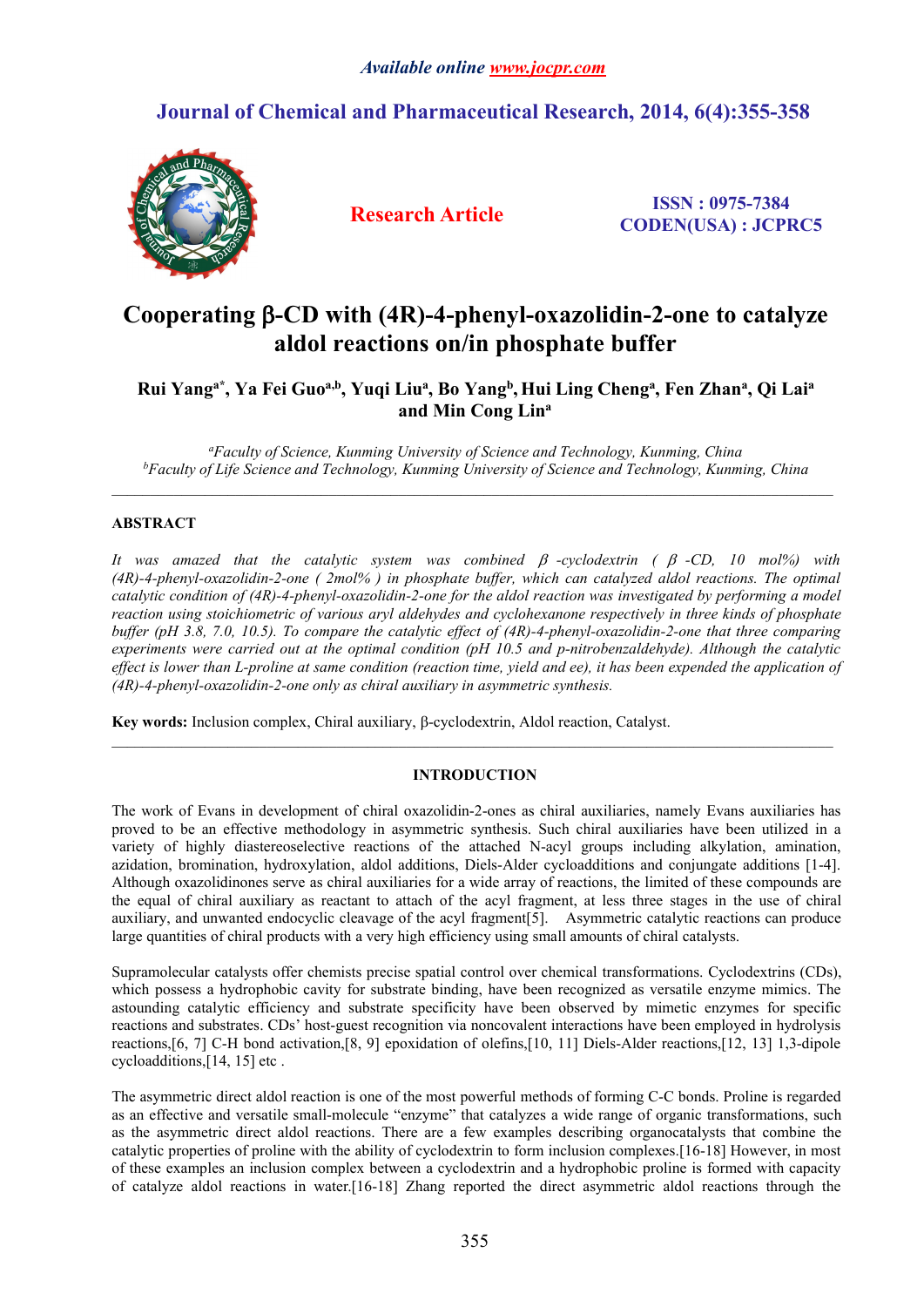$\beta$  -CD-immobilized (4S)-phenoxy-(S)-prolie.[16] Fernandez-Mayoralas reported that the utility of pendant copolymers bearing proline and permethylated  $\beta$ -CD also could catalyze the asymmetric aldol reactions.[18] Armstron reported that using L-prline as the catalyst and sulated  $\beta$ -CD as an inverse phase-transfer reagent in water to afford the aldol product in good yields and with both high enantioselectivity and diastereoselectivity.[17] In this work, we wanted to expand the utility of (4*R*)-4-phenyl-oxazolidin-2-one in water for the aldol reactions under environmentally benign conditions.

*\_\_\_\_\_\_\_\_\_\_\_\_\_\_\_\_\_\_\_\_\_\_\_\_\_\_\_\_\_\_\_\_\_\_\_\_\_\_\_\_\_\_\_\_\_\_\_\_\_\_\_\_\_\_\_\_\_\_\_\_\_\_\_\_\_\_\_\_\_\_\_\_\_\_\_\_\_\_*

## **EXPERIMENTAL SECTION**

#### **Materials and general methods**

β-CD (average substitution degree = 1135) was purchased from ABCR GmbH & Co. KG andused without further purification. Other chemicals and reagents were obtained from commercial sources and used as received. NMR spectra were conducted on a Bruker Avance DRX spectrometer at 500 MHz and 298 K in D<sub>2</sub>O or CDCl<sub>3</sub>. The one-dimensional spectra of both solutions were run with FID resolution of 0.18 Hz/point. The residual HDO line had a line width at a half-height of 2.59 Hz. Two-dimensional (2D) ROESY spectra were acquired at 298 K with presaturation of the residual water resonance and a mixing (spin-lock) time of 350 ms at a field of  $\sim$ 2 kHz, using the TPPI method, with a 1024 K time domain in F2 (FID resolution 5.87 Hz) and 460 experiments in F1. Processing was carried out with zero-filling to  $2K$  in both dimensions using sine  $(F2)$  and qsine  $(F1)$  window functions, respectively. Diastereomeric and enantiomeric excess were calculated by NMR and chiral HPLC (chiralpark AD-H, lecture at 254 nm).

#### **General procedure for asymmetric aldol reaction**

Cyclohexanone (0.52 mL, 5 mmol) and aryl aldehyde (5 mmol) were added to a solution of  $(4R)$ -4-phenyl-oxazolidin-2-one (2 mol%, 0.1 mmol) and  $\beta$ -cyclodextrin (10 mol%) in phosphate buffer (15 mL, pH) 3.8, 7.0 or 10.5), and the reaction mixture was stirred at room temperature. The different reaction conditions and results were summarized in Table 1. The catalytic activity of (4*R*)-4-phenyl-oxazolidin-2-one for the asymmetric direct aldol reaction were evaluated in Table 2. After the specified time elapsed, the mixture was extracted with dichloromethane. The organic phase was concentrated under reduced pressure.

#### Table 1 The asymmetric aldol reactions of cyclohexanone with various aryl aldehydes in various phosphate buffer mediated by **cyclodextrin and catalyzed by Complex 1**



Reactin condition: benzaldehyde (5.0 mmol), cyclohexanone (5.0 mmol), (4R)-4-phenyl-oxazolidin -2-one (2 mol%), ß-CD (10 mol%), and *phosphate buffer (15 ml), at room temperature .*

#### Table 2 The catalytic activity of (4R)-4-phenyl-oxazolidin-2-one for the asymmetric direct aldol reaction were evaluated



Reaction condion: a) benzaldehyde (5.0 mmol), cyclohexanone (5.0 mmol), L-proline (2 mol%),  $\beta$ CD (10 mol%), and phosphate buffer (pH = 10.5, 15 ml); b) benzaldehyde (5.0 mmol), cyclohexanone (5.0 mmol),  $\beta$ -CD (10 mol%), and phosphate buffer (pH = 10.5, 15 ml); c) benzaldehyde (5.0 mmol), cyclohexanone (5.0 mmol), (4R)-4-phenyl-oxazolidin -2-one (2 mol%),  $\beta$ CD (10 mol%), and phosphate buffer (pH = *10.5, 15 ml). All ofabove reactions were stirred at room temperature.*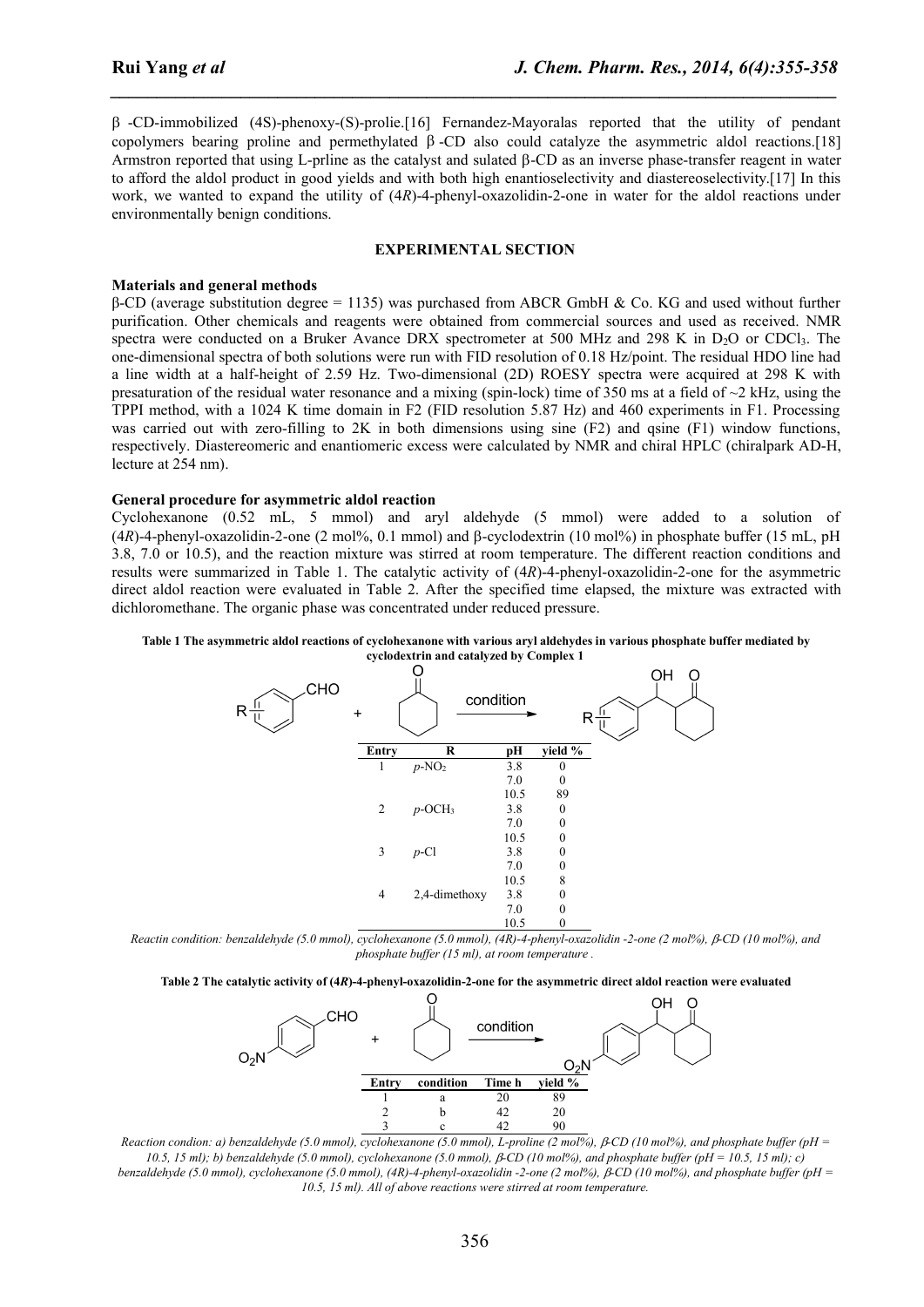#### **Synthesis of inclusion complex (1)**

 $(4R)$ -4-phenyl-oxazolidin-2-one  $(0.01 \text{ mM}, 9.9 \text{ mg})$  and  $\beta$ -CD  $(0.01 \text{ mM})$  were completely dissolved in a mixed solution of ethanol and water (ca. 7mL, V:V = 1:5, given the poor water solubility of GA-13316, ethanol was used), and the mixture was stirred for 5 days at room temperature. After evaporating the ethanol from the reaction mixture, the uncomplexed (4*R*)-4-phenyl-oxazolidin-2-one was removed by filtration. The filtrate was evaporated under reduced pressure at 45 °C to remove the solvent and dried in vacuum to produce the (4*R*)-4-phenyl-oxazolidin-2-one /CD complexe. (4*R*)-4-phenyl-oxazolidin-2-one/β-CD inclusion complex (**1**) (yield 92%): <sup>1</sup>H NMR (500 MHz, D2O, TMS): δ 7.30–7.37 (m, 5H, aromatic protons for (4*R*)-4-phenyl-oxazolidin-2-one), 4.99–5.02 (m, 3H, H-3, H-4 of (4*R*)-4-phenyl-oxazolidin -2-one ), 4.99 (s, 7H, H-1 of β-CD), 3.45–3.78 (m, 35H, H-2–6 of β-CD).

*\_\_\_\_\_\_\_\_\_\_\_\_\_\_\_\_\_\_\_\_\_\_\_\_\_\_\_\_\_\_\_\_\_\_\_\_\_\_\_\_\_\_\_\_\_\_\_\_\_\_\_\_\_\_\_\_\_\_\_\_\_\_\_\_\_\_\_\_\_\_\_\_\_\_\_\_\_\_*

# **RESULTS AND DISCUSSION**

Many highly efficient aldol reactions followed the so-called "enamine catalysis" to design catalytic systems. Considering the structure of (4*R*)-4-phenyl-oxazolidin-2-one, which could generated the enamine intermediate at some condition. Because  $(4R)$ -4-phenyl-oxazolidin-2-one contains a phenyl group, we evoke that  $\beta$ -CD can be employed as a carrier to include the chiral auxiliary into a hydrophobic cavity in water for the assembly of aldol reactions under environmentally benign conditions.It is reassuring that the use of cyclohexanone in equal for the aldol reaction with atom economical "green" credentials. The catalytic condition of (4*R*)-4-phenyl-oxazolidin-2-one for the aldol reaction was investigated by performing a model reaction using stoichiometric of various aryl aldehydes and cyclohexanone respectively in three kinds of phosphate buffer (pH 3.8, 7.0, 10.5), and the results are listed in Table 1. At pH 10.5 the reaction occurs while it is facile only aromatic aldehydes with electron-withdrawing group, it reaches a yield of 89% especially for 4-nitrobenzaldehyde (entry 1) and 8% for 4-chloro benzaldehyde (entry 3) after 42 h. It is in opposite that the reaction does not occur while aromatic aldehydes with electron-donating group as 4-methoxybenzaldehyde (entry 2) and 2,4-dimethoxybenzaldehyde (entry 4). It is implied that the enamine intermediate is facile to generate with electron-withdrawing group and at pH 10.5. Unfortunately, the enantioselectivity of (4*R*)-4-phenyl-oxazolidin-2-one was not determined by chiral HPLC.

According to the above, the optimal condition is gotten. Comparing to the catalytic effect of the chiral auxiliary, the tests were carried out using  $\beta$ -CD in phosphate buffer at pH 10.5, in the aldol reaction between *p*-nitrobenzaldehyde and cyclohexanone as a model reaction (Table 2). Table 2 shows the results obtained at the optimal condition respectively using *L*-proline (entry 1), none (entry 2), and (4*R*)-4-phenyl-oxazolidin- 2-one (entry 3). Using *L*-proline as catalyst (entry 1), the reaction is obviously faster with 90% conversion after 20 h. When neither *L*-proline nor (4*R*)-4-phenyl-oxazolidin-2-one was added, the reaction is evidently slower with 20% after 42 h. Through the comparing experiment, it is showed that the  $(4R)$ -4-phenyl-oxazolidin-2-one cooperating with  $\beta$ -CD could catalyze the aldol reaction in water.

To find the effect of  $\beta$  -CD in the aldol reaction, a new inclusion complex (1) was formed by  $(4R)$ -4-phenyl-oxazolidin-2-one and  $\beta$ -CD. The  $\beta$ -CD/(4*R*)-4-phenyl-oxazolidin-2-one inclusion complex (1) was conveniently prepared by simply stirred a mixture of (4*R*)-4-phenyl-oxazolidin -2-one and  $\beta$ -CD in ethanol-water (1:5). Evidence for the formation of the complex of  $B-CD/(4R)$ -4-phenyl-oxazolidin-2-one was obtained from <sup>1</sup> H NMR. The <sup>1</sup>H NMR spectrum of the inclusion complex (1) is shown, where the signals of  $\beta$ -CD and solvent are indicated and the rest are signals of the (4*R*)-4-phenyl-oxazolidin-2-one. Although the formation of the complex (**1**) could catalyze the aldol reaction in water, it only could bind benzaldehyde to generate the possible enamine, and the cyclohexanone mobilizes around the enamine resulting to product without enantioselectivity.



 $Fig. 1$  The  $\beta$ -CD/(4*R*)-4-phenyl-oxazolidin-2-one inclusion complex (1)

#### **CONCLUSION**

In conclusion, we have developed a catalytic system in water mediated by  $\beta$ -CD which can cooperate with a chiral auxiliary of (4*R*)-4-phenyl-oxazolidin-2-one. When the strong electron -withdrawing substituted aryl aldehydes were subjected to the catalytic system, simple filtration or phase separation afforded the aldol products in good yields.